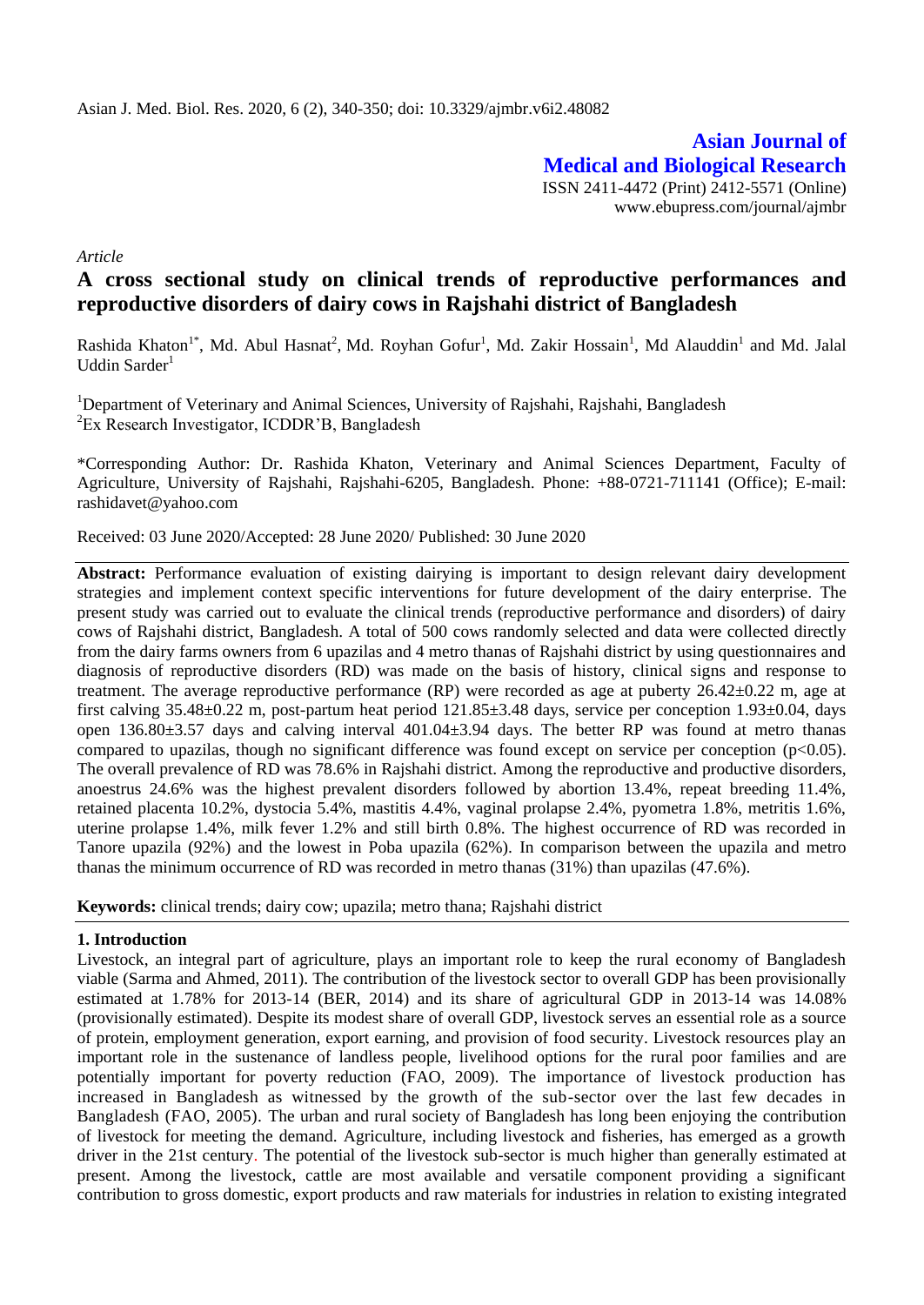agricultural farming system in Bangladesh. So, livestock sector in Bangladesh alongside agriculture is considered as the backbone of Bangladesh economy (Ahmed *et al.,* 2013). On the other hand, Bangladesh is a developing country where about 70% people live in the rural areas (MoEF, 2009). There is no doubt that most of the people live in the countryside somehow depend on agriculture either livestock or fisheries. Rural people are likely more engage themselves in livestock farming for their livelihoods. To improve the productivity of livestock, the government has adopted the National Livestock Development Policy (NLDP) 2007. The policy identified ten critical areas for policy issues and dairy development is one of them. The main goal of dairy farmers is one calf/cow per year. The livestock population in Bangladesh is currently estimated to comprise 25.7 million cattle, 0.83 million buffaloes, 14.8 million goats, 1.9 million sheep, 118.7 million chicken and 34.1 million ducks (http://en.banglapedia.org/ index.php? title=Livestock) and the cattle population in Rajshahi district is approximately 5.35 lakh (personal contact with DLS, Rajshahi; 2015).

The urban and peri-urban dairy production has been developed in response to the fast growing demand for milk and milk products. During the past few decades, rapidly increasing urban population has created better markets and growth of demand for dairy products (Weldeslasse *et al.,* 2012). This situation creates an opportunity and potential for development of milk production and processing industry in urban and peri-urban areas. Urban and peri-urban/rural dairy production systems are emerging as an important component of the milk production system. This system is contributing immensely towards filling in the large demand-supply gap for milk and milk products in urban centers of any country, where consumption of milk and milk products is remarkably high (Azage and Alemu, 1998; Mureda and Zeleke, 2008).

Sound health, reproduction and production i.e. calf and milk production are the principal factors affecting the profitability of a dairy herd. In recent years, the dairy industry agenda in many countries has been dominated by health-related problems (Vacek *et al.,* 2007). The lifetime productivity of cows largely depends on their individual reproductive performance such as age at puberty, age at first calving and calving interval (Ensminger, 1969). The best cows are clearly those that have their first calf at an early age, have minimum calving intervals, and live a long time (Carew *et al.,* 1986). Thus, the most important measures of reproductive performance of cows are age at first calving, length of calving interval and length of cow productive life. The current level of reproductive performance in dairy herds is well below the optimum in most countries (Morton, 2003). Reproductive inefficiency in turn, however, affects dairy herd profitability by decreasing milk yield, the number of replacement heifers produced and by increasing culling rate (Grohn and Rajwala, 2000; Santos, 2007).

Reproductive and production disorders of dairy cattle significantly reduce their productivity which is of great concern of dairy producers worldwide because most reproductive disorders adversely affect the future fertility. Poor reproductive performance is a crucial production of limiting issue. It has been reportable that reproductive disorders are accountable exceptional economic losses to the dairy farmers in Bangladesh (Talukder *et al.,* 2005). In European and American dairy herds, about a third of all cows are culled because of reproductive disturbances (Faruq, 2001). The occurrence of various reproductive disorders is increased in Bangladesh due to introduction of intensive cross breeding programme through artificial insemination (Faruq, 2001; Khair *et al.,* 2013).

The occurrence of different reproductive disorders in cows has been reported in Bangladesh by several authors (Shamsuddin *et al*.*,* 1988; Das *et al*.*,* 1995). However, except in metro thanas and upazilas near to Rajshahi city, very little work has been done to identify the reproductive performance of dairy cows in Rajshahi district, especially situated in lowland and hilly areas. This has led to overlooking dairying at upazila level from incorporating into the country's research agenda and to the overall agricultural development program. Hence, in order to design relevant dairy development strategies and implement context specific interventions for future development of the dairying at both metro and upazila level, performance evaluation of existing dairying is important. The scientific information regarding the aforementioned parameters helps as a starting point for further development endeavors in dairy enterprise in the nation. Therefore, the present study was undertaken and designed with the objectives of identification of clinical trends (reproductive performance and reproductive disorders) of cows available in different Metro thanas and Upazillas of Rajshahi district of Bangladesh.

#### **2. Materials and Methods**

#### **2.1. Study areas and population**

The study was conducted at Rajshahi district in Bangladesh. The cows were selected from 6 upazilas viz. Charghat, Puthia, Poba, Godagari, Tanore, Mohanpur and 4 metro thanas were Motihar, Boalia, Rajpara, Shahmukdhm of Rajshahi district. Fifty cows were randomly selected from each upazila and metro thana for this study on a total of 500 dairy cows.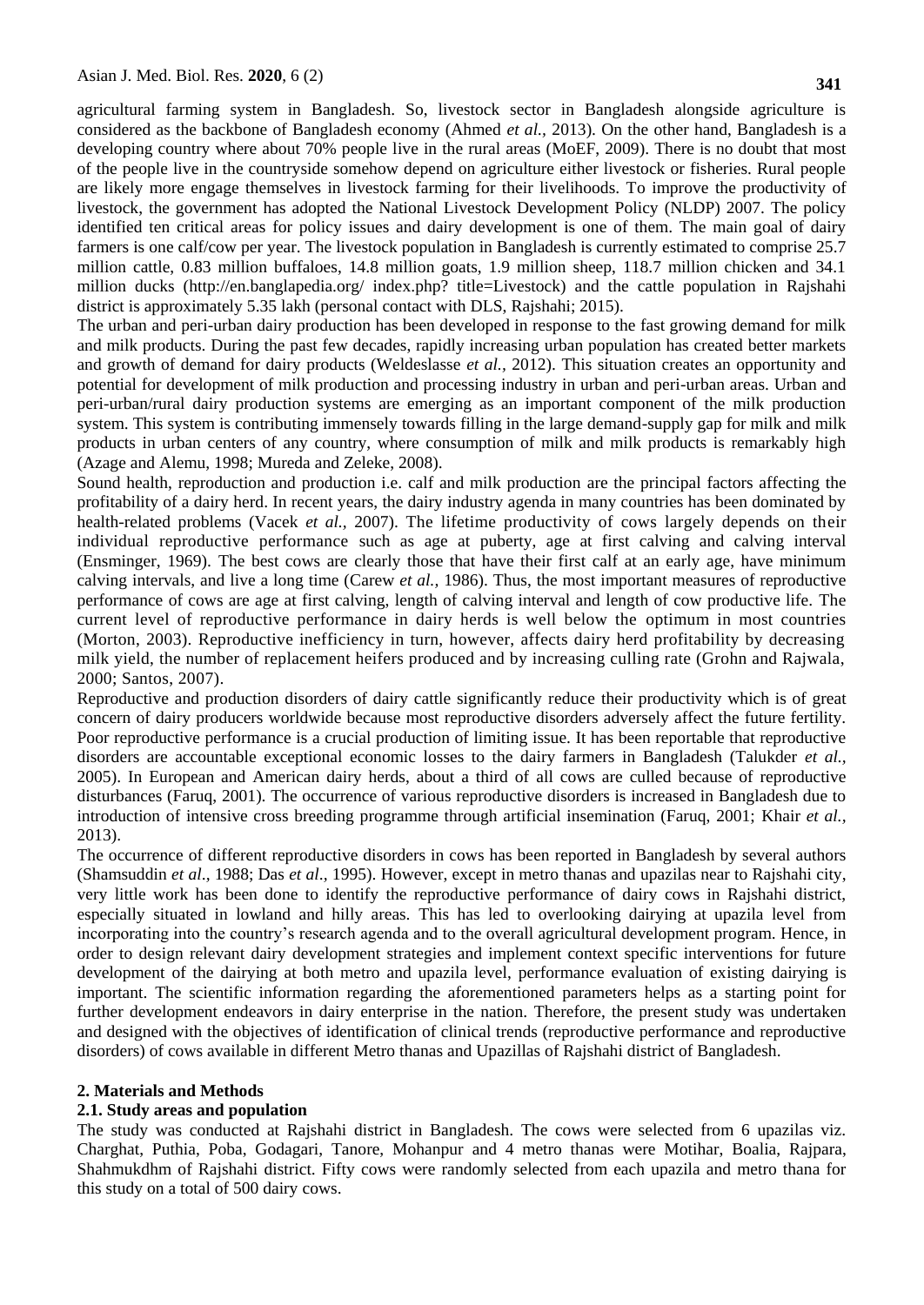# **2.2. Method of data collection**

The data were collected directly from the dairy cows owners/farmers/attendant by using questionnaires and diagnosis of reproductive disorders were made on the basis of the history, clinical signs and response to treatment during the period from July 2013 to June 2015. The data were collected from the randomly selected farms by the researcher every three (3) months interval in year. After collecting the information, data were prepared for analysis.

# **2.3. Reproductive traits of cows studied**

The following reproductive traits of dairy cows were studied in this study.

**Age at puberty:** The age at which a heifer first shows the estrous signs and behaviors may be defined as age at puberty. It was measured in month (m).

**Age at first calving:** It is defined as the age when a heifer first calving a newborn calf. It was measured in month (m).

**Post-partum heat period:** It is considered as the interval between date of calving and the date of first insemination or first heat show after parturition. It was calculated in days (d).

**Service per conception:** The average number of services or inseminations required for each successful conception in case of heifer and cows.

**Days open:** Days open was measured in days. Day's open is referred as interval from parturition to date of conception of cows.

**Calving interval:** The number of days between two successful calving of the same cows or the period from one calving to the next was termed as calving interval. It was measured in days.

# **2.4. Definition of recorded diseases taken mostly from Sarder** *et al***. (2010)**

**Abortion:** Abortion is a condition in which the foetus is delivered live or dead before reaching the stage of viability and in which the delivered foetus is generally visible by naked eyes.

**Anoestrus:** Lack of expression of the oestrus at an expected time is called anoestrus. Clinically if a heifer is 18 or more months old or a cow has passed (40-60) days post-partum but did not show oestrus the condition is referred as anoestrus.

**Metritis:** Metritis is the inflammation of the uterus generally caused by infectious agents. Usually cows have red to brown discharge during the first two weeks after calving. If discharge persists beyond two weeks or if the discharge is foul smelling, this is an evidence of metritis.

**Mastitis:** The term mastitis refers to inflammation of the mammary gland regardless of the cause. It is characterized by physical, chemical and usually bacteriological changes in the milk and by pathological changes in the gland (Radostits *et al.,* 2006). Diagnosis of mastitis was based on history, physical abnormalities of udder and gross abnormalities in the milk like discoloration and presence of clots/flakes. Palpation of udder revealed enlarged and painful with the presence of clots/ flakes in the milk confirmed the diagnosis of mastitis.

**Retained placenta:** A cow was considered to have retained placenta when the foetal membranes were visible at the vulva or were identified in the uterus or vagina by vaginal examination more than 24 hrs after calving.

**Repeat breeders:** Cows failing to conceive after a defined number of inseminations (generally three or more) with fertile semen, have been classified as repeat breeders (Levine, 1999).

## **2.5. Data management and analysis**

The data obtained from the questionnaire was entered into the Microsoft Excel 2007 and transferred to SPSS version 17. Data were statistically analyzed to estimates the clinical trends of reproductive performances and reproductive disorders of dairy cows. Various standard statistical procedures (percentages, mean and chi-square test etc.) had been adopted in this study. Mean of different traits were then tested by using Analysis of Variance (ANOVA) by Duncan Multiple Range Test (DMRT). Descriptive statistics was done to explore the clinical trends of reproductive disorders of cows at Rajshahi district. Data were presented as Mean±SE. P<0.05 was considered as significant.

# **3. Results**

# **3.1. The reproductive performance of dairy cows in different upazilas and metro thanas**

The reproductive performance of dairy cows in different upazilas and metro thanas of Rajshahi district were presented in Table 1 and we found significant (p<0.05) difference in reproductive performance of dairy cows among different upazilas and metro thanas. The highest age at puberty  $(28.46 \pm 0.55 \text{ m})$  and age at first calving  $(37.39 \pm 0.57 \text{ m})$  were observed in Godagari upazila whereas the lowest  $(24.52 \pm 0.71 \text{ m})$  and  $(33.54 \pm 0.69 \text{ m})$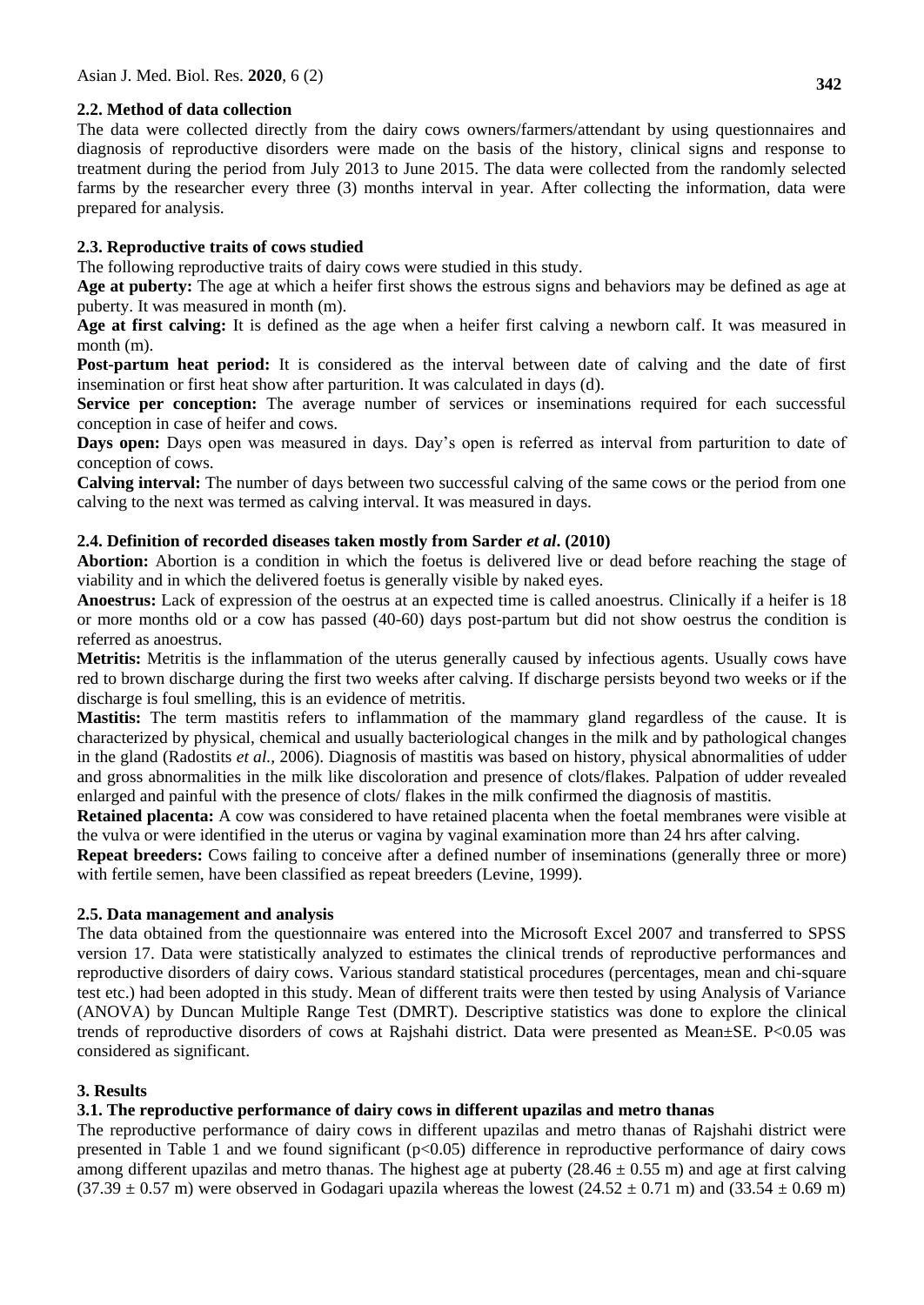in Boalia metro thana. The lowest value of post-partum heat period ( $92.08 \pm 5.3$  d) was obtained in Rajpara metro thana and the highest value (148.82  $\pm$ 11.45 d) was in Godagari upazila. The lowest service per conception  $(1.62 \pm 0.11)$  was observed in Boalia thana and the highest  $(2.46 \pm 0.13)$  was in Mohanpur upazila. The highest value of days open and calving interval  $(158.82 \pm 11.41$  d and  $422.31 \pm 12.34$  d) were observed in Godagari upazila and the lowest values  $(115.13\pm6.82$  d) were in Rajpara and  $(373.46\pm12.88$  d) was in Poba upazila, respectively.

| Name of            | <b>Reproductive performances</b> |                                 |                                   |                              |                                  |                                  |  |  |  |
|--------------------|----------------------------------|---------------------------------|-----------------------------------|------------------------------|----------------------------------|----------------------------------|--|--|--|
| upazilas and       | Age at puberty                   | Age at $1st$                    | Post-partum heat Service/         |                              | Days open (d)                    | <b>Calving interval</b>          |  |  |  |
| metro thanas       | (m)                              | calving (m)                     | period (d)                        | conception                   |                                  | (d)                              |  |  |  |
| Charghat           | $27.28 \pm 0.59^{ab}$            | $36.08 \pm 0.63$ <sup>abc</sup> | $142.74 \pm 8.14$ <sup>ab</sup>   | $2.20 \pm 0.12^{ab}$         | $151.2 \pm 8.30^{ab}$            | $420.64 \pm 11.27$ <sup>a</sup>  |  |  |  |
|                    | $(n=50)$                         | $(n=46)$                        | $(n=35)$                          | $(n=50)$                     | $(n=35)$                         | $(n=25)$                         |  |  |  |
| Puthia             | $27.06 \pm 0.70^{ab}$            | $36.43 \pm 0.68^{ab}$           | $125.48 \pm 12.43$ <sup>abc</sup> | $1.68 \pm 0.13^{\circ}$      | 152.79±13.93 <sup>a</sup>        | $415.56 \pm 14.92^a$             |  |  |  |
|                    | $(n=50)$                         | $(n=48)$                        | $(n=41)$                          | $(n=50)$                     | $(n=39)$                         | $(n=32)$                         |  |  |  |
| Poba               | $25.70 \pm 0.80^{bcd}$           | $35.13 \pm 0.76$ bcd            | $125.40 \pm 11.30$ <sup>abc</sup> | $2.22 \pm 0.20^{ab}$         | $129.33 \pm 13.87^{ab}$          | $373.46 \pm 12.88$ <sup>b</sup>  |  |  |  |
|                    | $(n=50)$                         | $(n=46)$                        | $(n=45)$                          | $(n=50)$                     | $(n=39)$                         | $(n=32)$                         |  |  |  |
| Godagari           | $28.46 \pm 0.55^a$               | $37.39 \pm 0.57^{\circ}$        | $148.82 \pm 11.45^a$              | $1.82 \pm 0.12^{bc}$         | $158.82 \pm 11.41^a$             | $422.31 \pm 12.34$ <sup>a</sup>  |  |  |  |
|                    | $(n=50)$                         | $(n=48)$                        | $(n=46)$                          | $(n=50)$                     | $(n=46)$                         | $(n=38)$                         |  |  |  |
| Tanore             | $24.86 \pm 0.73$ <sup>cd</sup>   | $33.95 \pm 0.74^{cd}$           | $111.50 \pm 8.00^{\rm bc}$        | $1.98 \pm 0.12^{bc}$         | $130.20 \pm 8.78$ <sup>ab</sup>  | $401.81 \pm 8.83$ <sup>bc</sup>  |  |  |  |
|                    | $(n=50)$                         | $(n=49)$                        | $(n=46)$                          | $(n=50)$                     | $(n=45)$                         | $(n=43)$                         |  |  |  |
| Mohanpur           | $26.06 \pm 0.71^{bcd}$           | $35.08 \pm 0.73$ bcd            | $123.41 \pm 15.18$ <sup>abc</sup> | $2.46 \pm 0.13^a$            | $134.32 \pm 14.85^{ab}$          | $400.55 \pm 17.73$ <sup>bc</sup> |  |  |  |
|                    | $(n=50)$                         | $(n=49)$                        | $(n=46)$                          | $(n=50)$                     | $(n=46)$                         | $(n=38)$                         |  |  |  |
| Motihar            | $26.92 \pm 0.66$ <sup>abc</sup>  | $35.85 \pm 0.68$ <sup>abc</sup> | $117.27 \pm 9.85^{\text{abc}}$    | $1.94 \pm 0.11^{bc}$         | $127.70 \pm 10.43^{ab}$          | $389.93 \pm 12.25^{bc}$          |  |  |  |
|                    | $(n=50)$                         | $(n=49)$                        | $(n=44)$                          | $(n=50)$                     | $(n=41)$                         | $(n=29)$                         |  |  |  |
| Boalia             | $24.52 \pm 0.71$ <sup>d</sup>    | $33.54 \pm 0.69^{\rm d}$        | $110.71 \pm 13.38$ <sup>bc</sup>  | $1.62 \pm 0.11^{\circ}$      | $130.02 \pm 10.78$ <sup>ab</sup> | $394.10 \pm 11.22$ <sup>bc</sup> |  |  |  |
|                    | $(n=50)$                         | $(n=48)$                        | $(n=42)$                          | $(n=50)$                     | $(n=44)$                         | $(n=37)$                         |  |  |  |
| Rajpara            | $27.22 \pm 0.34^{ab}$            | $36.22 \pm 0.34^{ab}$           | $92.08 \pm 5.3^{\circ}$           | $1.76 \pm 0.14$ <sup>c</sup> | $115.13 \pm 6.82^b$              | $382.71 \pm 8.06^{bc}$           |  |  |  |
|                    | $(n=50)$                         | $(n=50)$                        | $(n=46)$                          | $(n=50)$                     | $(n=46)$                         | $(n=35)$                         |  |  |  |
| Shahmukdhm         | $26.12 \pm 0.94$ bcd             | $35.14 \pm 0.96^{bcd}$          | $125.85 \pm 9.26^{abc}$           | $1.66 \pm 0.15$ <sup>c</sup> | $142.52 \pm 9.91^{ab}$           | $410.13 \pm 10.65^{bc}$          |  |  |  |
|                    | $(n=50)$                         | $(n=49)$                        | $(n=41)$                          | $(n=50)$                     | $(n=40)$                         | $(n=36)$                         |  |  |  |
| <b>Grand Total</b> | $26.42 \pm 0.22$                 | $35.48 \pm 0.22$                | $121.85 \pm 3.48$                 | $1.93 \pm 0.04$              | $136.80 \pm 3.57$                | $401.04 \pm 3.94$                |  |  |  |
|                    | $(n=500)$                        | $(n=482)$                       | $(n=432)$                         | $(n=500)$                    | $(n=421)$                        | $(n=345)$                        |  |  |  |

|  |  |  | Table 1. Reproductive performance of dairy cows in different Upazilas and Metro thanas. |
|--|--|--|-----------------------------------------------------------------------------------------|
|  |  |  |                                                                                         |

m=months, d=days; superscripts (a, b, c, d) in the same column differs significantly with each other ( $p<0.05$ ).

A comparative scenario between the reproductive performance of dairy cows of upazilas and metro thanas of Rajshahi district were presented in Table 2. The higher value of age at puberty, age at first calving, post-partum heat period, service per conception, days open and calving interval was observed in upazilas compared to metro thanas. A significant (p<0.05) difference was found only on service per conception between dairy cows of upazila and metro thanas and other reproductive traits were not significant (p>0.05).

|               |  |  | Table 2. The comparative scenario of reproductive performances of dairy cows between Upazilas and |  |  |  |
|---------------|--|--|---------------------------------------------------------------------------------------------------|--|--|--|
| Metro thanas. |  |  |                                                                                                   |  |  |  |

| Reproductive         | Name of upazilas and metro thanas |                    |                    | Chi-          | C.V   | <b>T.V</b> | D.F | <b>Significance</b> |
|----------------------|-----------------------------------|--------------------|--------------------|---------------|-------|------------|-----|---------------------|
| parameters           | <b>Upazila</b>                    | <b>Metro</b> thana | <b>Grand</b> total | <b>Square</b> |       |            |     |                     |
| Age at puberty (m)   | $26.57 \pm 0.28$                  | $26.19 \pm 0.35$   | $26.42 \pm 0.22$   |               | 38.91 | 41.33      | 28  | <b>NS</b>           |
|                      | $(n=300)$                         | $(n=200)$          | $(n=500)$          |               |       |            |     |                     |
| Age at $1st$         | calving $35.67 \pm 0.28$          | $35.20 \pm 0.35$   | $35.48 \pm 0.22$   |               | 33.83 | 38.89      | 26  | <b>NS</b>           |
| (m)                  | $(n=286)$                         | $(n=196)$          | $(n=482)$          |               |       |            |     |                     |
| Post-partum heat     | $126.73{\pm}4.9$                  | $114.76 \pm 4.66$  | $121.85 \pm 3.48$  |               | 33.90 | 52.19      | 37  | <b>NS</b>           |
| period (d)           | $(n=256)$                         | $(n=176)$          | $(n=432)$          | $\chi^2$      |       |            |     |                     |
| Service per          | $2.06 \pm .06$                    | $1.74 \pm .06$     | $1.93 \pm .04$     |               | 13.71 | 11.07      | 5   | $\ast$              |
| conception           | $(n=300)$                         | $(n=200)$          | $(n=500)$          |               |       |            |     |                     |
| Days open $(d)$      | $142.56 \pm 5.02$                 | 128.38±4.78        | $136.80 \pm 3.57$  |               | 96.60 | 108.64     | 86  | <b>NS</b>           |
|                      | $(n=250)$                         | $(n=171)$          | $(n=421)$          |               |       |            |     |                     |
| Calving interval (d) | $405.34 \pm 5.52$                 | $394.52 \pm 5.30$  | $401.04 \pm 3.94$  |               |       |            |     |                     |
|                      | $(n=208)$                         | $(n=137)$          | $(n=345)$          |               | 78.57 | 88.25      | 68  | <b>NS</b>           |

χ 2 =Chi-Square, m=months, d=days, C.V= Calculated value, T.V= Tabulated value, D.F= Degree of freedom, NS=Nonsignificant,  $*$   $p<0.05$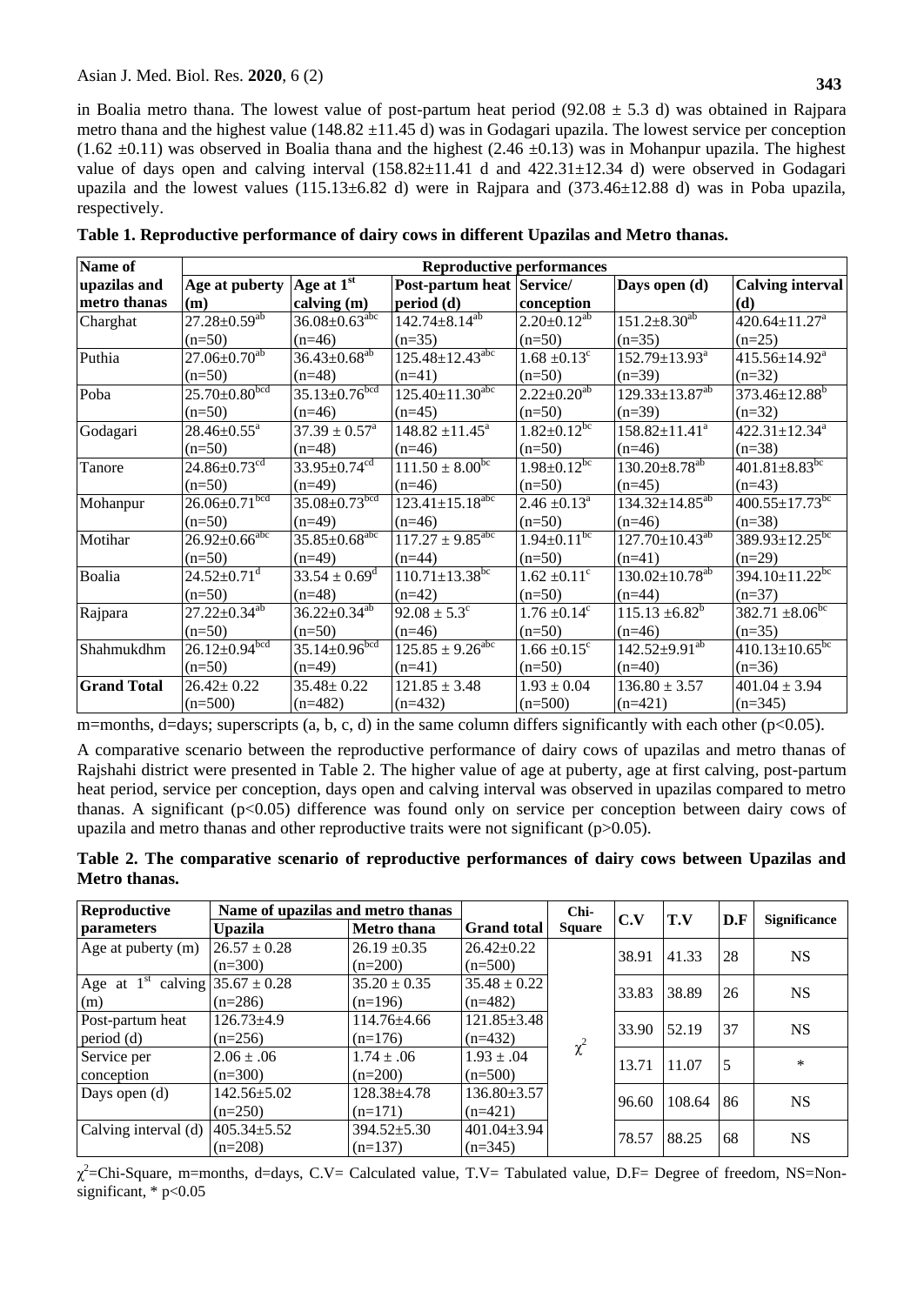#### **3.2. Reproductive status of dairy cows in Rajshahi disrtrict of Bangladesh**

The overall reproductive status of dairy cows at study area was presented in Figure 1. Around 78% cows were found affected with one of the studied reproductive disorders.



**Figure 1. Reproductive status of dairy cows in Rajshahi district.**

### **3.3. The prevalence of various reproductive and productive disorders of dairy cows**

The prevalence of various reproductive and productive disorders of dairy cows was presented in Figure 2. Anoestrus was the highest prevalent disorder in Rajshahi district which was 24.6% followed by abortion, repeat breeding, retained placenta, dystocia, mastitis, vaginal prolapse, pyometra, metritis, uterine prolapse, milk fever and still birth.



**Figure 2. Prevalence of various reproductive and productive disorders of dairy cows (n=500).**

## **3.4. The prevalence of reproductive and productive disorders of dairy cows in different upazilas and metro thanas**

The prevalence of reproductive and productive disorders of dairy cows in different Upazilas and Metro thanas was presented in Figure 3. The highest prevalence of reproductive disorders was in Tanor upazila whereas the lowest prevalence in Poba upazila.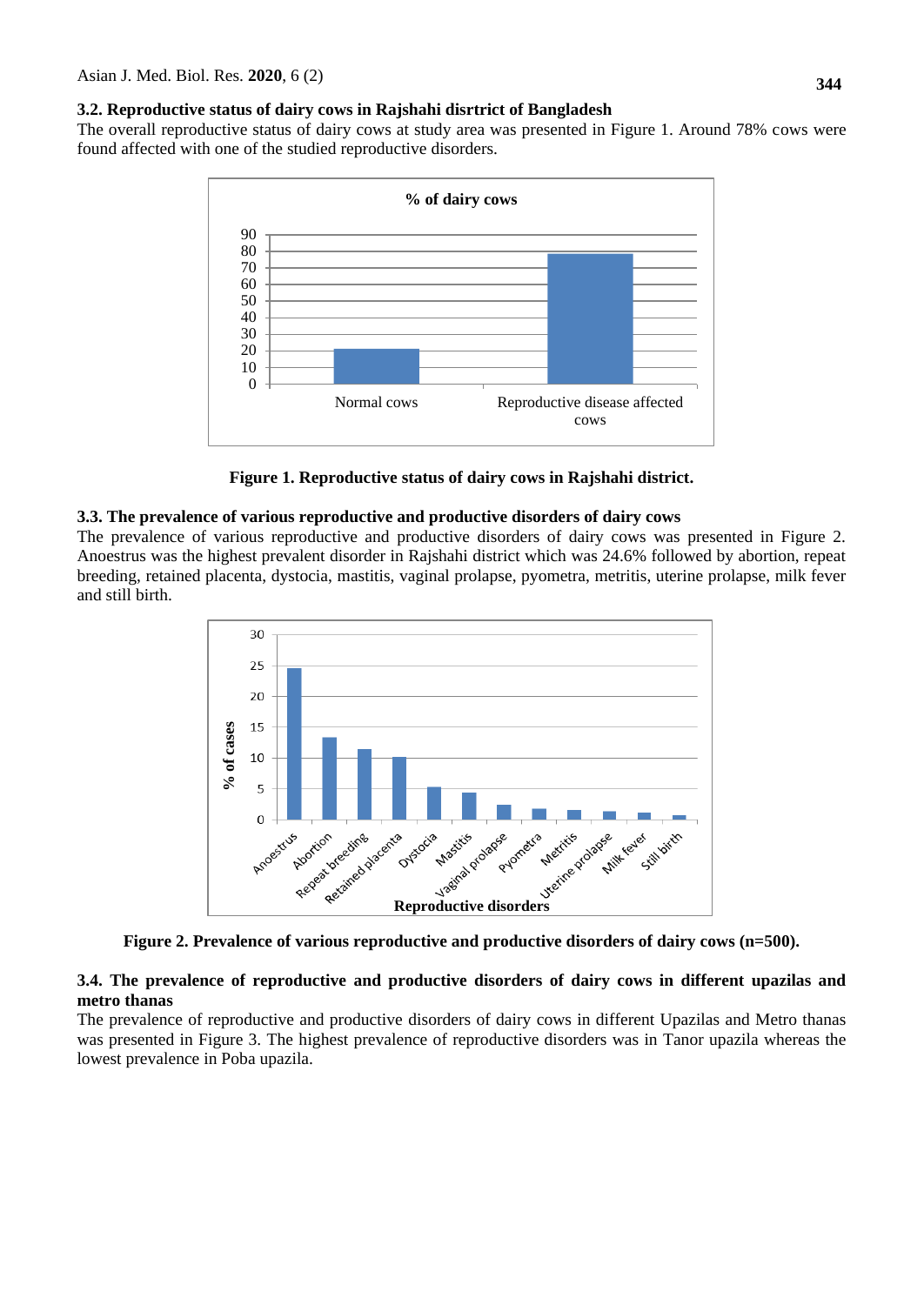

**Figure 3. Prevalence of reproductive disorders of dairy cows in different upazilas and metro thanas.**

# **3.5. Comparison of the prevalence of reproductive and productive disorders of dairy cows in between upazilas and metro thanas**

The prevalence of reproductive and productive disorders of dairy cows in between upazilas and metro thanas was summarized in Table 3. The overall prevalence of reproductive disorders was comparatively higher in upazilas (47.6%) than metro thanas (31%). All of the studied disorders recorded with higher prevalence in upazilas than metro thanas except the milk fever (equal) and dystocia (higher in metro thanas).

| Name of reproductive |                                      | Name of upazilas and metro thanas |              |            |  |
|----------------------|--------------------------------------|-----------------------------------|--------------|------------|--|
| disorders            | <b>Metro</b> thana<br><b>Upazila</b> |                                   | <b>Total</b> | % of cases |  |
| Abortion             | 35 (7%)                              | $32(6.4\%)$                       | 67           | 13.4       |  |
| Retained placenta    | $29(5.8\%)$                          | $22(4.4\%)$                       | 51           | 10.2       |  |
| Dystocia             | 13 (2.6%)                            | $14(2.8\%)$                       | 27           | 5.4        |  |
| Vaginal prolapse     | $6(1.2\%)$                           | $6(1.2\%)$                        | 12           | 2.4        |  |
| Uterine prolapse     | $4(0.8\%)$                           | $3(0.6\%)$                        | 7            | 1.4        |  |
| Metritis             | 5(1%)                                | $3(0.6\%)$                        | 8            | 1.6        |  |
| Pyometra             | $6(1.2\%)$                           | $3(0.6\%)$                        | 9            | 1.8        |  |
| Still birth          | $3(0.6\%)$                           | $1(0.2\%)$                        | 4            | 0.8        |  |
| Anoestrus            | 82 (16.4%)                           | 41 (8.2%)                         | 123          | 24.6       |  |
| Repeat breeding      | 39 (7.8%)                            | 18 (3.6%)                         | 57           | 11.4       |  |
| <b>Mastitis</b>      | 13 (2.6%)                            | $9(1.8\%)$                        | 22           | 4.4        |  |
| Milk fever           | $3(0.6\%)$                           | $3(0.6\%)$                        | 6            | 1.2        |  |
| <b>Grand Total</b>   | 238 (47.6%)                          | 155 (31%)                         | 393          | 78.6       |  |

**Table 3. A comparative scenario of prevalence of reproductive and productive disorders between Upazilas and Metro thanas in dairy cows (n=500).**

## **4. Discussion**

## **4.1. Reproductive performance of dairy cows in Rajshahi district of Bangladesh**

Infertility problems that usually overlooked by the farmers, imbalance and undernourished feed management of dairy cows and calves, unavailability of pasture land, inadequate veterinary services, and unawareness of farmers in herd health management are the burning issues, which seriously affects the farm economy in Bangladesh (Shamsuddin *et al.,* 2001). In the present study, we found significant (p<0.05) difference on reproductive parameters among metro thanas and upazilas of Rajshahi district. The highest age at puberty of this study was similar to the result of Nahar *et al.* (1992) where the age at puberty was 28.46 months. Sarder (2001) recorded age at first calving in 38.7 months and 411.3±122.7 days calving interval was observed by Hoque *et al.* (1999) which were similar with the present study. On the other hand, similar to our study, Hossain (2013) studied to evaluate the reproductive performances of dairy cows at different upazila in Sylhet district, Bangladesh and found significant  $(p<0.05)$  difference on reproductive parameters among dairy cows of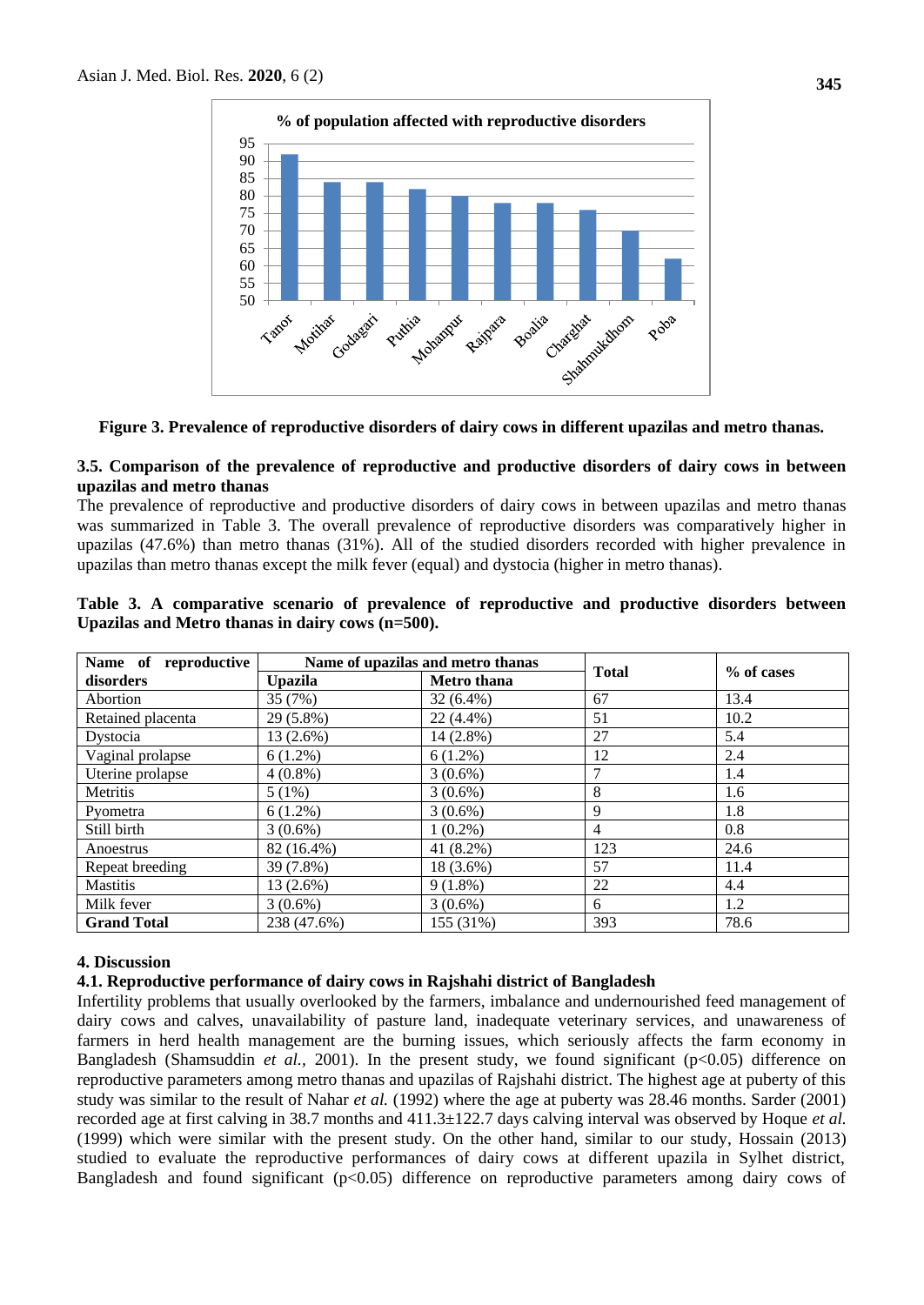**346**

different upazilas. The highest age at puberty and age at first calving of cows in month (28.7  $\pm$  6.5) and (41.5)  $\pm$  6.3) were observed in Biswanath upazila and the lowest in Golapgong upazila and Sylhet (26.0  $\pm$  5.5) and (38.0  $\pm$  5.7), respectively (p<0.05). The highest post-partum heat period was observed in Beanibazar (90.4  $\pm$ 19.2) and lower (80.7  $\pm$  21.3) days in Golapgong upazila. The days open was the highest (107.5  $\pm$  27.4) in Companigong upazila and lower (99.5  $\pm$  41.9) days in Golapgong (p>0.05). The cows in Kanaighat upazila showed longer calving interval (417.4  $\pm$  110.4) compared with lowest (395.1  $\pm$  54.6) days in Beanibazar upazila. The cows in Biswanath upazila needed the highest number of services per conception  $(1.54 \pm 0.9)$ , whereas the lowest (1.27  $\pm$  0.7) was in Kanaighat upazila. Shamsuddin *et al.* (2006) investigated that the age at first calving was 37 months in Sirajgonj-Pabria, district while it was 40, 35 and 33 months for Mymensingh, Khulna-Satkhira and Chittagong, respectively.

In comparison of reproductive performances between metro and upazilas of Rajshahi district, we found all the traits of reproductive performances of dairy cows were higher value in upazilas than metro thanas, though a significant (p<0.05) difference was found only on service per conception between dairy cows of upazila and metro thanas and other reproductive traits were not significant (p>0.05). Weldeslasse *et al.* (2012) found that the high-grade exotic cows showed significantly (p<0.05) longer age at first calving, calving interval in peri-urban areas than urban areas but not on local breeds in Tigray, Northern Ethiopia. This better reproductive performance in metro thanas compared to upazilas may be due to better overall management, high quality feed supply, available of veterinary services and awareness program of farmers etc. Therefore, training and awareness creation and available of veterinary services should be given particularly to the upazila farmers to increase the reproductive and/or productive performances of the dairy cattle and livelihood of the dairy farmers through improved management practices.

#### **4.2. Reproductive disorders of dairy cows in Rajshahi district of Bangladesh**

The main constraint in the enhancement of dairy enterprises in Bangladesh is the low reproduction efficiency of dairy cows (Shamsuddoha and Edwards, 2000). Reproductive disorders have been found to be a major reason for decreased reproductive efficiency and of lifetime productivity (De-Vecchio *et al.,* 1992). Very little is known about the extent of reproductive disorders in dairy cattle in Rajshahi district of Bangladesh. According to the results in the current study, a total of 500 adult cows were examined for the major reproductive problems by questionnaire survey. Out of these, 393 (78.60%) were found to be affected by at least one of the reproductive problems, this is slightly higher than the findings of Kader (2010) who reported that 51.3% of dairy cattle in Bogra district of Bangladesh were affected with reproductive disorders. A 47.7% of dairy cows were having at least one of the reproductive problems observed by (Benti and Zewdie, 2014) in indigenous Borena breed cows in Borena zone in Southern Ethiopia. Contrasting to the resent finding, only 39.4% prevalence of reproductive diseases or disorders was reported in cross-bred dairy by (Alam *et al*., 2014) at Ullapara upazila under Sirajganj district. Haile *et al.* (2014) recorded 43.07 % of cows were found to be affected either with one or more of reproductive problems. A 23.0% prevalence of reproductive diseases was reported in cross-bred cows in Chittagong district (Maruf, 2014). The variation in prevalence of reproductive diseases in cows in present study differ from others may be due to the differences in management (production) systems and environmental conditions, nutritional status, contamination during calving, and agro-climatic condition of the studied areas.

Anoestrus syndrome is the most important causes of infertility of dairy cows (Khan *et al.,* 2016). In the present study, anoestrus (24.6%) had the highest incidence among the reproductive disorders. Similarly, Al Nahian (2011) recorded the prevalence of anoestrus was 25.9% in five Upazilas of Mymensingh district and observed the major reproductive disorders in cattle. (Shahabuddin, 1996) found the highest incidence (22.97%) of anoestrus was in Panchagarh Veterinary Hospital, Panchagarh, Bangladesh. The recorded occurrence of anoestrus in the present study was higher than these values obtained by Khair *et al*. (2013), Sarder *et al.* (2010) and Kumar *et al.* (1986) which were 20.69%, 20.4%, and 19%, respectively. A higher incidence of anoestrus, even higher from the present study like 52%, 30.1%, 29.69% and 27.48% were recorded by Shamsuddin *et al*. (2007), Mahmud *et al.* (2014), Rahman *et al.* (1993) and Faruq (2001), respectively in their studies. These variations in the prevalence of anoestrus may be due to difference in the number of sample size, the influence of different risk factors such as nutritional status, management conditions, hormonal imbalance, and reproductive tract infections of cows, persistent corpus luteum etc. Lactation-induced reproductive inactivity varies among different species. Weaning followed by estrus and ovulation occur within 4 to 8 days in cow (Jainuddin and Hafez, 2000). Suckling and under nutrition, prevalent in surveyed area, inhibit the GnRH and LH secretion. Cessation of suckling in cows enhances the amount of LH release in response to LH-RH (Troxel *et al*., 1983). In the present study about 11.4% cases found as repeat breeding cows, which agrees with the findings of 11%,

12.8%, and 13.08% reported by Shamsuddin *et al*. (2007), Kader (2010) and Haile *et al.* (2014), respectively.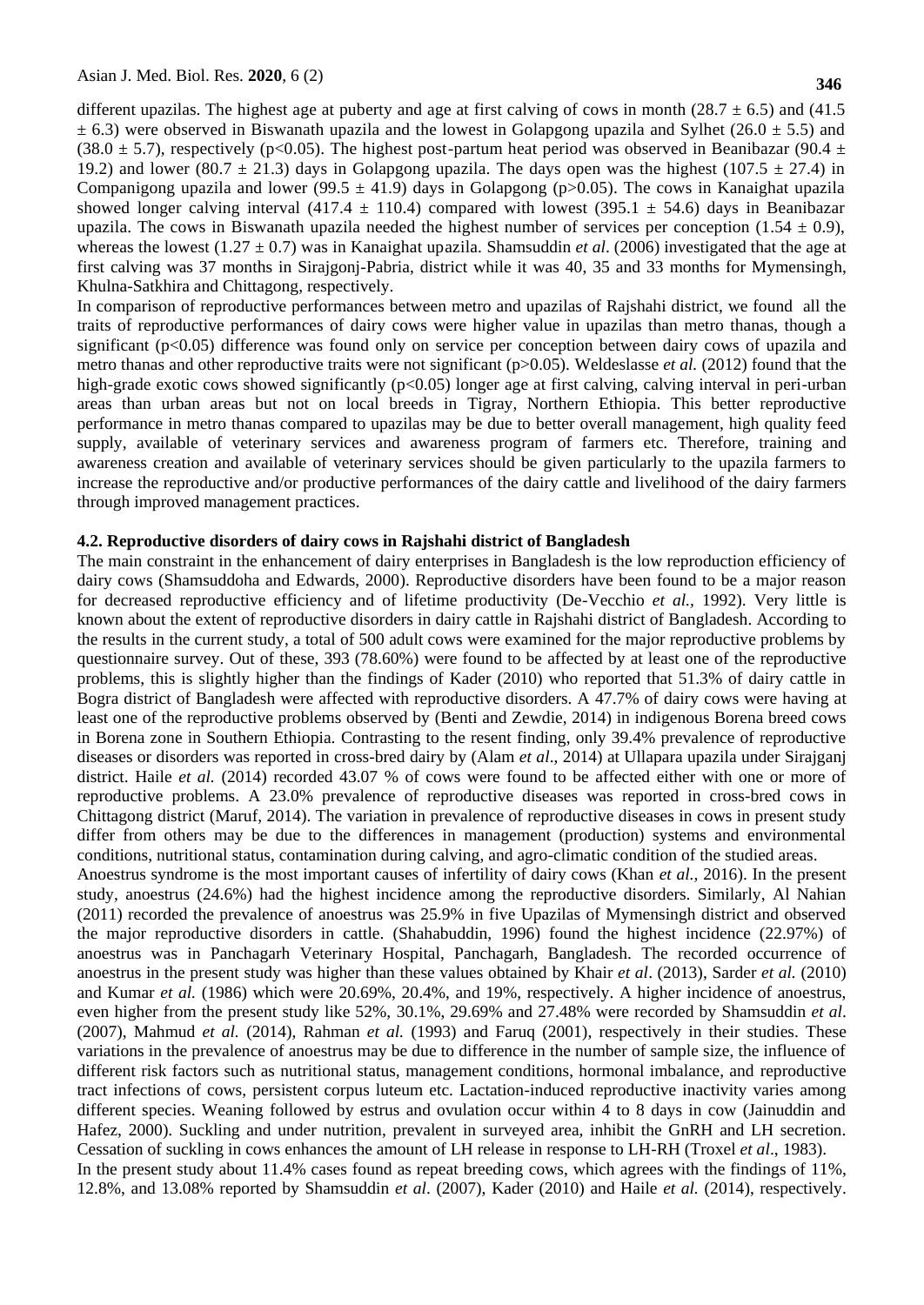The occurrence of repeat breeding was higher than these values obtained by Gizaw *et al.* (2007), Al Nahian (2011), Alam *et al.* (2014), which were 8.91%, 6%, 5.7%, respectively and lower than 32.76%, 26.8%, and 15.9% reported by Khair *et al*. (2013), Dinka (2013) and Esheti and Moges (2014), respectively. Mahmud *et al.* (2014) investigated the prevalence and comparison of reproductive diseases and disorders of cows and reported repeat breeding syndrome 35.5% in BAU Vet. Clinic, Mymensingh and 15.7% in Sadar Veterinary Hospital, Jamalpur, Bangladesh. Repeat breeder can be caused by a number of factors, including sub-fertile bulls, endocrine imbalance, malnutrition, reproductive tract infection and poor management practices such as wrong time of insemination or faulty heat detection, inappropriate semen handling and insemination techniques (Arthur *et al.,* 1989). Jainuddin and Hafez (2000) also reported that incidence of repeat breeding is higher at artificial insemination rather than natural service. Poor quality semen, defective transportation of semen, unhygienic insemination are the main causes of repeat breeding syndrome in our country. Error in estrus detection and improper timing of AI, further aggravates the situation (Kumaresan, 2001). Anoestrus and repeat breeding syndrome are also the typical signs of non-specific subclinical uterine infection. The lack of proper hygienic management of post-partum cow and AI carried out without supervision of veterinary personnel predispose to such uterine infections. Our findings were unlike to earlier report of Rahman *et al.* (1993) who reported more incidence of repeat breeding syndrome than the anoestrus.

The prevalence rate of abortion 13.4% recorded by questionnaire survey in this study was almost similar to the findings of 13.9%, 13.0% and 12.2% reported by Bitew and Prasad (2010), Molalegne and Shiv (2011) and Benti and Zewdie (2014), respectively. Dinka (2013) reported 14.6% abortion in and around Asella town, Central Ethiopia. Higher percentage of abortion may be attributed due to differences in the etiology of abortion in respective regions and its agro-ecology that fairly favors the introduction and development of crossbred dairy cattle, where the problem is more common in exotics than local animals. Abortion is a frequent complication of brucellosis in animals, where placental localization is believed to be associated with erythritol, a growth stimulant for *Brucella abortus* (WHO, 2006). Moreover, abortion in cows may be influenced by infection and stress on animals (Bagley, 1999).

The prevalence of retained placenta was recorded 10.2% in the current study which is in line with those reported Benti and Zewdie (2014), Al Nahian (2011), and Islam *et al.* (2013). Mahmud *et al.* (2014) reported retained placenta 4.7% in BAU Vet. Clinic, Mymensingh and 17.9% in Sadar Vet. Hospital, Jamalpur, Bangladesh. Balasundaram (2008) reported 18.67% retained placenta in Karan Fries cow in India. The variation in the incidence of retained placenta may be attributed to variations in predisposing factors to which the animals are subjected and among which nutritional status and management are considered as important factor. The relatively higher prevalence rate of retained placenta in the present study could also be due to dystocia that accounted 5.4% which is an important predisposing factor for occurrence of retained placenta.

The prevalence of dystocia in this study was 5.4%, which agrees with the findings of 5.8% and 6.6% reported by McDermott *et al*. (1992) and Bitew and Prasad (2010). This variation in the occurrence of dystocia may be influenced by factors such as age and parity of cows, breed and individual variations of sires (Morrow, 1986). Inseminating cows with semen collected from exotic bulls that genetically produce large sized calves without considering the size and age of cows often results in dystocia due to fetal over size. Bellows *et al.* (1996) recorded the incidence of dystocia was higher incidence in males than in females calves.

Among the infectious cause, pyometra and metritis were most frequently found in this study. During surveyed, it was observed that 1.8% cows showed pyometra and 1.6% of metritis. Similarly, Kader (2010) observed 1.7% cows showed pyometra and 1.5% of metritis in Bogra district. Pyometra can be caused by a number of factors, including *Trichomonas foetus* infection, unhygienic parturition, retained placenta, dystocia, vaginal prolapse and manual removal retained placenta. The lower prevalence of pyometra and metritis may be due to hygienic calving management, increasing awareness about retained placenta, dystocia and uterine prolapse. The incidence of various reproductive diseases especially uterine infections in the female, metritis and pyometra has increased alarmingly in this subcontinent with the introduction of cross breeding program among high yielding varieties of cows (Faruq, 2001; Khair *et al.,* 2013). In addition to this, lack of on proper hygienic management of post-partum cows and limited veterinary service further aggravate the situation. It is suggested that in order to combat the occurrence of reproductive disorders in cows crossbreeding program through artificial insemination (AI) should be done proper hygienic management.

About 2.4% vaginal prolapse were observed which agrees with the findings of 2.2% and 2.7% reported by Sarder *et al*. (2010) and Alam *et al.* (2014), respectively. The prevalence of uterine prolapse was 1.4% in current study which is fairly agree with the findings of 1.3%, 1.4% and 1.6% obtained by Kader (2010), Sarder *et al*. (2010) and Alam *et al.* (2014). The lower prevalence rate of vaginal and uterine prolapse may be attributed to the available of calcium supply with feed and less chance to occurred hypocalcaemia. About 0.8% still birth was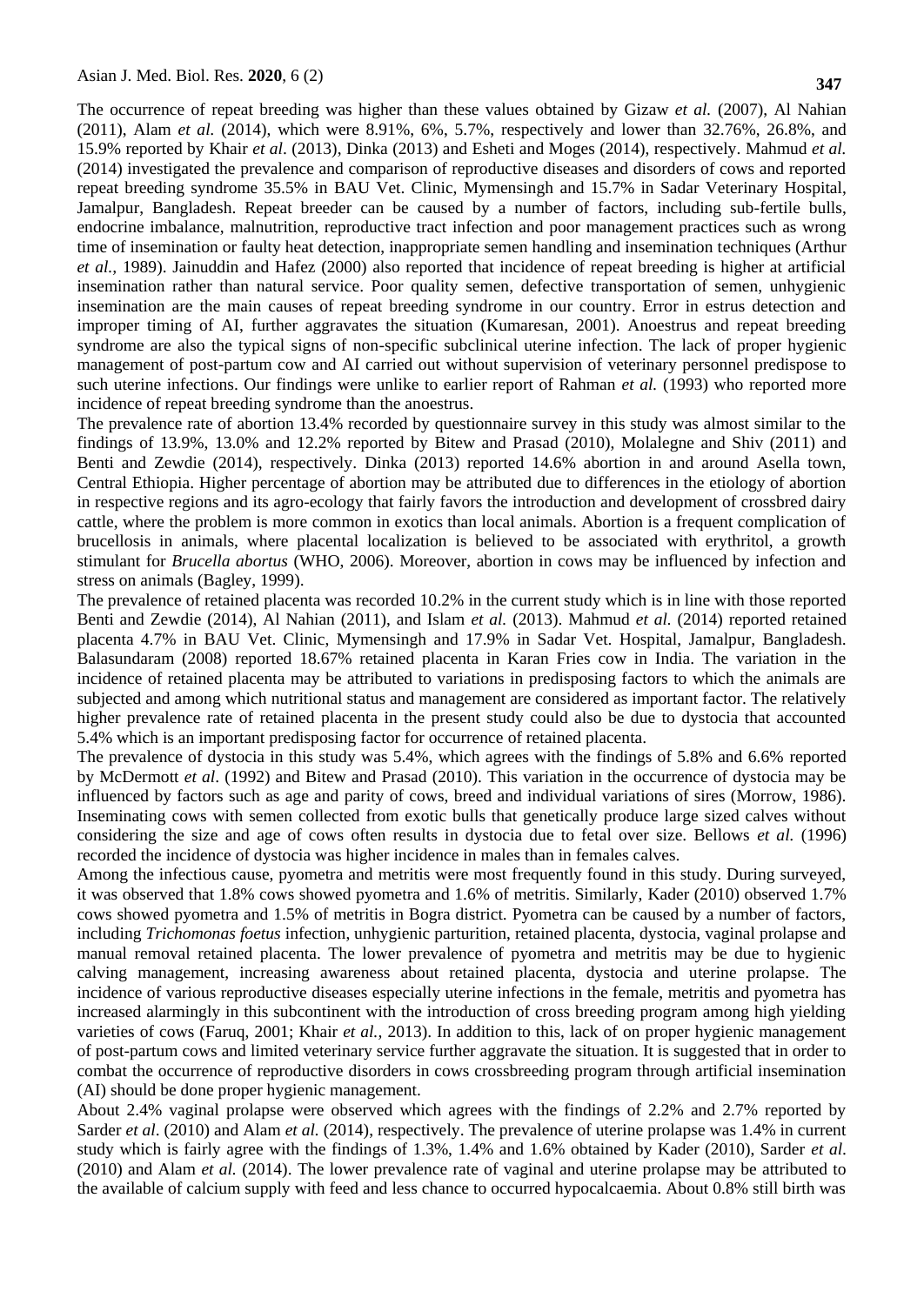observed which was near to the findings of 1% and 1.03%, reported by Kader (2010) and Haile *et al.* (2014), respectively. The productive disordered recorded in this study are 4.4% mastitis and 1.2% milk fever. Kader (2010) observed 6.6% mastitis and 0.9% milk fever in cows in Bogra district. The lower prevalence rate of mastitis may be resulted from increasing practice of hygienic milking, keeping the animal in hygienic milking shed in the study area where bio-security was maintained properly. This variation is also attributable to the time and place of study and breed of the cows as well as managemental and environmental factors.

The prevalence of reproductive disorders was also varied among upazilas and metro thansa of Rajshahi district. The highest prevalence of reproductive disorders was in Tanore upazila and the lowest in Poba upazila. In upazilas the higher occurrence (47.6%) of reproductive disorders compared to metro thanas (31%) recorded in the present study. The variation in the prevalence of reproductive problems among the different region may be due to effects of the differences in management (production) systems and environmental conditions including poor sanitation, nutritional status, contamination during calving, the insemination of animals with contaminated semen that may led to microbial infections of the uterine environment, which greatly affect the occurrence of reproductive problems.

#### **5. Conclusions**

The current investigation showed a relatively lower reproductive performance of dairy cows and higher incidence of reproductive health problems at upazila level compared to metro thanas in Rajshahi district of Bangladesh. The situation demands for further study to determine causes, economic impact and appropriate control strategies under different management systems. This study also clearly indicates that lack of awareness about performance of dairy cows and reproductive disorders among upazila farmers and their importance in the economic viability of their farms. Hence more efforts should be extended towards training, increasing awareness of the animal owners, available veterinary services about these problems and their proper management.

#### **Acknowledgements**

The author is very much grateful to dairy cows owners/farmers/attendant at study area for providing informations during study period. The author wants to express special thanks to Prime Minister Scholarship for funding the research work.

#### **Conflict of interests**

None to declare.

#### **References**

- Ahmed F, GM Alam, AQ Al-Amin and CHB Hassan, 2013. The impact of climate changes on livestock sector: Challenging experience from Bangladesh. Asian J. Anim. Vet. Adv*.,* 8: 29-40.
- Al Nahian MZBR, 2011. Prevalence of reproductive disorders of cows in Mymensingh. MS Thesis. Department of Surgery and Obstetrics, Faculty of Veterinary Science, Bangladesh Agricultural University, Mymensingh, Bangladesh.
- Alam MA, MMU Bhuiyan, MS Parvin, MM Rahman and FY Bari, 2014. Prevalence of reproductive diseases and its associated risk factors in crossbred dairy cows. Res. Agri. Livest. Fisheries., 1: 71-79.
- Arthur GH, DE Noakes and H Pearson, 1989. Veterinary Reproduction and Obstetrics. Theriogenology 6<sup>th</sup> (edn). Bailliere Tindall UK. pp. 83-85.
- Azage T and G Alemu, 1998. Prospect for peri-urban dairy development in Ethiopia, Ethiopian Society of Animal Production (ESAP) Publication No.5. Addis Ababa, Ethiopia.
- Bagley CV, 1999. Abortion in cattle. Utah State University Extension, Utah, USA. http://extension.usu.edu/ files/publications/factsheet/AH\_Beef\_36.pdf
- Balasundaram B, 2008. Influence of genetic and non-genetic factors on incidence of reproductive disorders in cows. Ind. Vet. J., 110: 225-237.
- Bellows RA, PC Genho, SA Moore and CC Chase, 1996. Factors affecting dystocia in Brahman-cross heifers in subtropical southeastern United States. J. Anim. Sci., 74: 1451-1456.
- Benti AD and W Zewdie, 2014. Major reproductive health problems of indigenous Borena cows in Ethiopia. J. Adv. Vet. Anim. Res., 1: 182-188.
- BER (Bangladesh Economic Review), 2014. Bangladesh Economic Review. Government of the People's Republic of Bangladesh. Finance Division. Ministry of Finance (MoF), Dhaka, Bangladesh.
- Bitew M and S Prasad, 2010. Study on major reproductive health problems in indigenous and cross breed cows in and Around Bedelle, South West Ethiopia. J. Anim. Vet. Adv., 10: 723-727.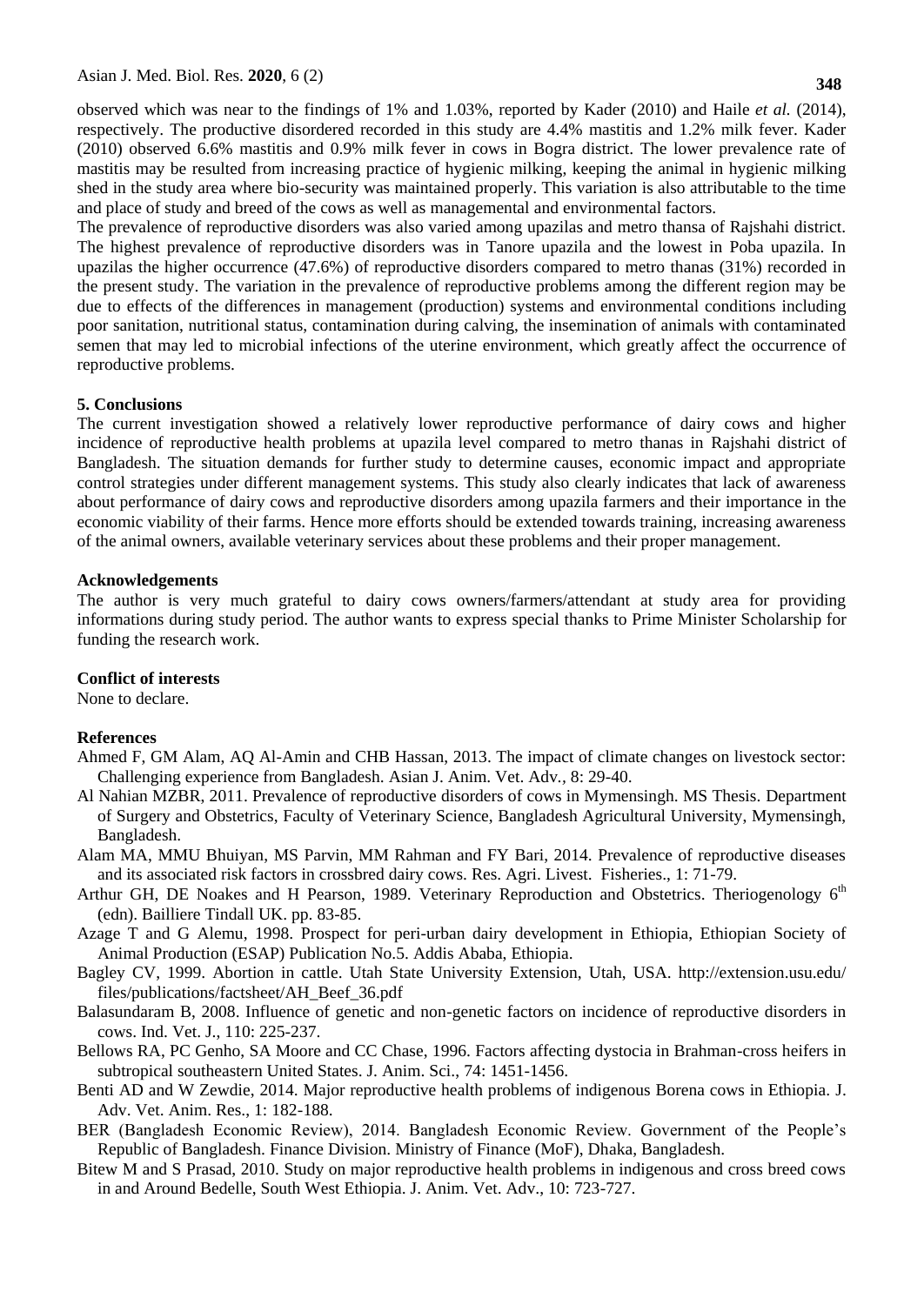- Carew SF, J Sandford, YJ Wissocq, J Durkin and JCM Trail, 1986. N'Dama cattle productivity at Tako Livestock Station, Sierra Leone and initial results from crossbreeding with Sahiwal. International Livestock Centre for Africa Bulletin., 23:1-10.
- Das SC, MA Rahman, JU Ahmed and MGS Alam, 1995. Reproductive disorders in zebu cows of Tangail milk shed area. Bd. J. Anim. Sci., 24: 19-25.
- De-Vecchio RP, DJ Matsas, TJ Inzana, DP Sponenberg and GS Lewis, 1992. Effects of intrauterine bacterial infusions and subsequent endometritis on prostaglandin F2α Metabolites concentration in post-partum beef cows. J. Anim. Sci., 70: 3158-3162.
- Dinka H, 2013. Major reproductive disorders of dairy cows in and around Asella town, Central Ethiopia. J. Vet. Med. Anim. Healt., 5:113-117.
- Ensminger ME, 1969. Animal science. Interstate Printers and Publishers, Danville, Illinois, USA. p. 1253.
- Esheti G and N Moges, 2014. Major reproductive health disorders in cross breed dairy cows in Ada'a District, East Shoa, Ethiopia. Global Veterinaria.*,* 13:444-449.
- FAO (Food and Agriculture organization), 2005. Livestock policy recommendation for the Government of Bangladesh Initial finding for discussion, Technical co-operation programme, FAO regional office for Asia and Pacific, Bangkok., 4-13.
- FAO (Food and Agriculture organization), 2009. Livestock, food security and poverty reduction. <http://www.fao.org/docrep/012/i0680e/i0680e03.pdf>
- Faruq MBH, 2001. Clinical and abattoir studies on reproductive diseases of cows in Bangladesh. MS Thesis. Department of Surgery and Obstetrics, Faculty of Veterinary Science, Bangladesh Agricultural University, Mymensingh, Bangladesh.
- Gizaw Y, M Bekana and T Abayneh, 2007. Major reproductive health problems in smallholder dairy production in and around Nazareth town, Central Ethiopia. DVM thesis. Faculty of Veterinary Medicine, Addis Ababa University, Debre Zeit, Ethiopia.
- Grohn YT and PJ Rajawala, 2000. Epidemiology of reproductive performance in dairy cows. Anim. Reprod. Sci., 60: 605-614.
- Haile A, Y Tsegaye and N Tesfaye, 2014. Assessment of major reproductive disorders of dairy cattle in urban and per urban area of Hosanna, Southern Ethiopia. Anim. Vet. Sci., 2: 135-141.
- Hoque MA, MR Amin and MS Lessen, 1999. Dairy potential of Pabna cows and crossbred with Sahiwal and Friesian and within and between breed sire effects. Asian-Australian J. Anim. Sci., 12: 161-164.
- Hossain MA, 2013. Evaluation of reproductive performances of cows at different upazilas in Sylhet district. MS in Theriogenology Thesis, Department of Surgery and Obstetrics, Faculty of Veterinary Science, Bangladesh Agricultural University, Mymensingh, Bangladesh.
- Islam MH, MJU Sarder, SS Jahan, M Rahman, M Zahan, MA Kader and KMM Hossain, 2013. Retained placenta of dairy cows associated with managemental factors in Rajshahi, Bangladesh, Vet. World., 6: 180-184.
- Jainudden MR and ESE Hafez, 2000. Cattle and Buffalo. In: Reproduction in Farm Animals. Edited by E.SE. Hafez. Lea & Febriaer, Philadelphia. pp. 164-167.
- Kader MA, 2010. Prevalence of reproductive diseases of cows at Bogra district in Bangladesh. MS Thesis, submitted to the Department of Animal Husbandry and Veterinary Science, Faculty of Agriculture, University of Rajshahi, Bangladesh.
- Khair A, MM Alam, AKMA Rahman, MT Islam, A Azim and EH Chowdhury, 2013. Incidence of reproductive and production diseases of cross-bred dairy cattle in Bangladesh. Bd. J. Vet. Med., 11: 31-36.
- [Khan](https://www.ncbi.nlm.nih.gov/pubmed/?term=Khan%20MH%5BAuthor%5D&cauthor=true&cauthor_uid=27284229) MH, K [Manoj](https://www.ncbi.nlm.nih.gov/pubmed/?term=Manoj%20K%5BAuthor%5D&cauthor=true&cauthor_uid=27284229) and P [Pramod,](https://www.ncbi.nlm.nih.gov/pubmed/?term=Pramod%20S%5BAuthor%5D&cauthor=true&cauthor_uid=27284229) 2016. Reproductive disorders in dairy cattle under semi-intensive system of rearing in North-Eastern India. [Vet. World.](https://www.ncbi.nlm.nih.gov/pmc/articles/PMC4893724/), 9: 512–518.
- Kumar S, SK Agarwal and LN Purbey, 1986. Studies on reproductive disorders in non- descript cattle. Ind. Vet. Med. J., 10: 174-175.
- Kumaresan A, 2001. Repeat breeding syndrome in cattle and buffaloes; therapeutic approach at field level. Pashudhan., 16: 4.
- Levine HD, 1999. The repeat breeder cow. The Bovine Practitioner*.,* 33: 97–105.
- Mahmud MK, MK Rahman, AA Maruf, ASM Sayam, MA Mutaleb, MI Ali and MA Habib, 2014. Prevalence of reproductive diseases and disorders in cows and goats recorded in two Veterinary hospitals in Bangladesh. Amer. Res. Thot., 1: 285-303.
- Maruf AA, AK Paul, N Bonaparte, MH Bhuiyan and M Shamsuddin, 2014. Reproductive disorders that limit the reproductive performance in dairy cows of Bangladesh. J. Embryo Tfr., 29: 189-194.
- McDermott JJ, OB [Allen,](http://www.ncbi.nlm.nih.gov/pubmed/?term=Allen%20OB%5Bauth%5D) SW [Martin](http://www.ncbi.nlm.nih.gov/pubmed/?term=Martin%20SW%5Bauth%5D) and DM [Alves,](http://www.ncbi.nlm.nih.gov/pubmed/?term=Alves%20DM%5Bauth%5D) 1992. Patterns of stillbirth and dystocia in Ontario cowcalf herds. Canadian J. Vet. Res., 56: 47–55.